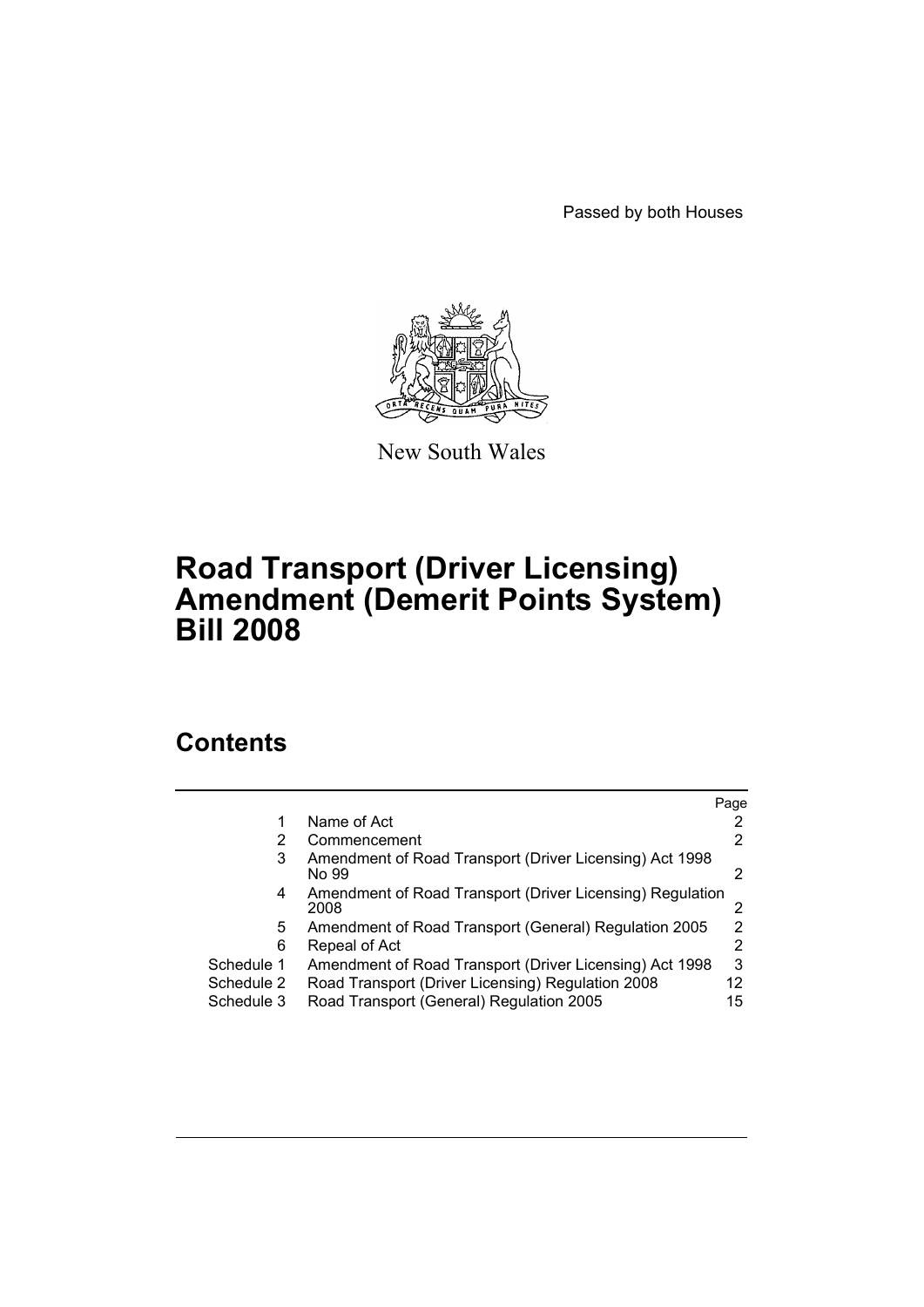*I certify that this public bill, which originated in the Legislative Assembly, has finally passed the Legislative Council and the Legislative Assembly of New South Wales.*

> *Clerk of the Legislative Assembly. Legislative Assembly, Sydney, , 2008*



New South Wales

# **Road Transport (Driver Licensing) Amendment (Demerit Points System) Bill 2008**

Act No , 2008

An Act to amend the *Road Transport (Driver Licensing) Act 1998* and various regulations with respect to the demerit points system applying to New South Wales drivers.

*I have examined this bill and find it to correspond in all respects with the bill as finally passed by both Houses.*

*Assistant Speaker of the Legislative Assembly.*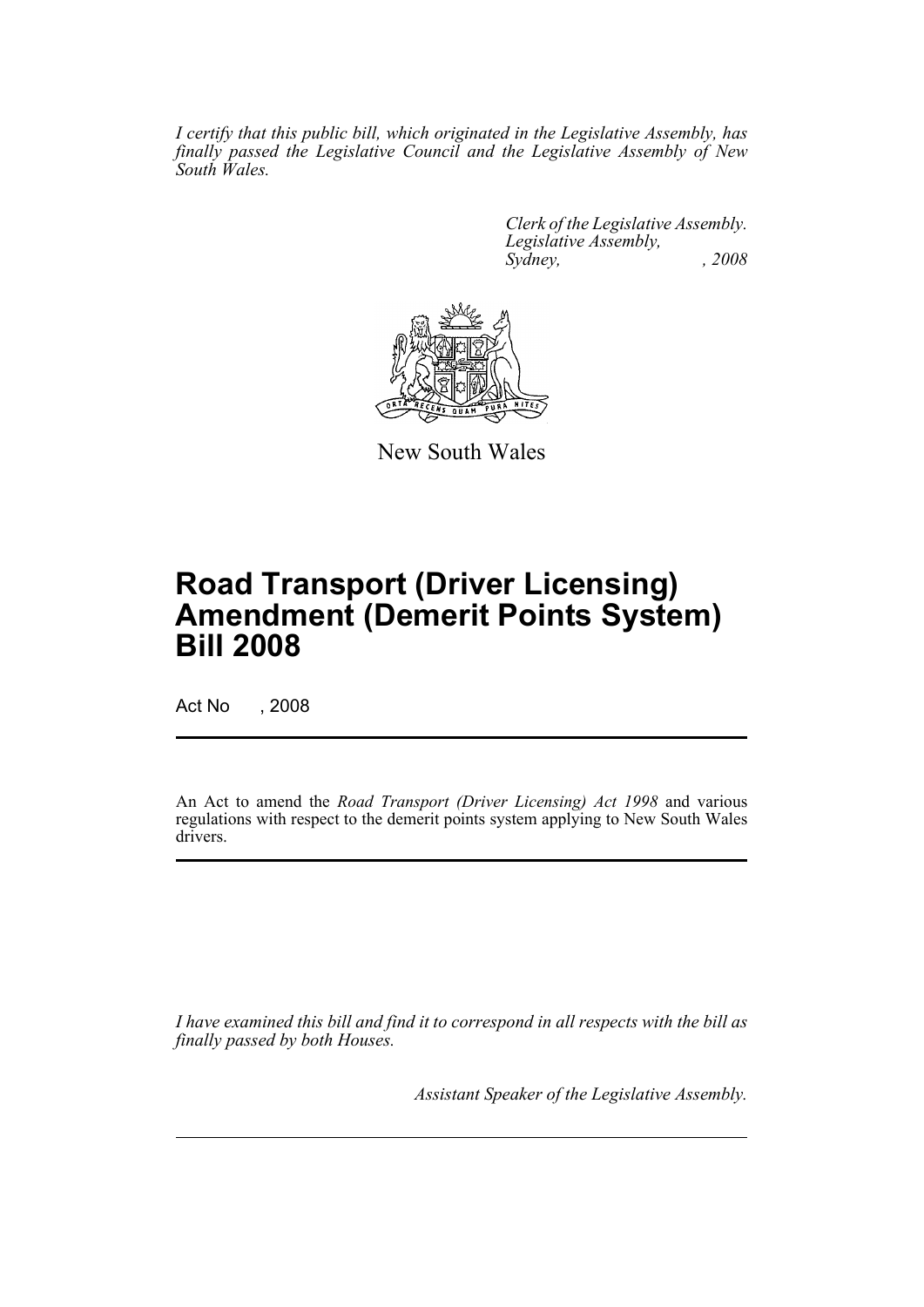## <span id="page-2-0"></span>**The Legislature of New South Wales enacts:**

## **1 Name of Act**

This Act is the *Road Transport (Driver Licensing) Amendment (Demerit Points System) Act 2008*.

## <span id="page-2-1"></span>**2 Commencement**

This Act commences on a day or days to be appointed by proclamation.

## <span id="page-2-2"></span>**3 Amendment of Road Transport (Driver Licensing) Act 1998 No 99**

The *Road Transport (Driver Licensing) Act 1998* is amended as set out in Schedule 1.

## <span id="page-2-3"></span>**4 Amendment of Road Transport (Driver Licensing) Regulation 2008**

The *Road Transport (Driver Licensing) Regulation 2008* is amended as set out in Schedule 2.

## <span id="page-2-4"></span>**5 Amendment of Road Transport (General) Regulation 2005**

The *Road Transport (General) Regulation 2005* is amended as set out in Schedule 3.

## <span id="page-2-5"></span>**6 Repeal of Act**

- (1) This Act is repealed on the day following the day on which all of the provisions of this Act have commenced.
- (2) The repeal of this Act does not, because of the operation of section 30 of the *Interpretation Act 1987*, affect any amendment made by this Act.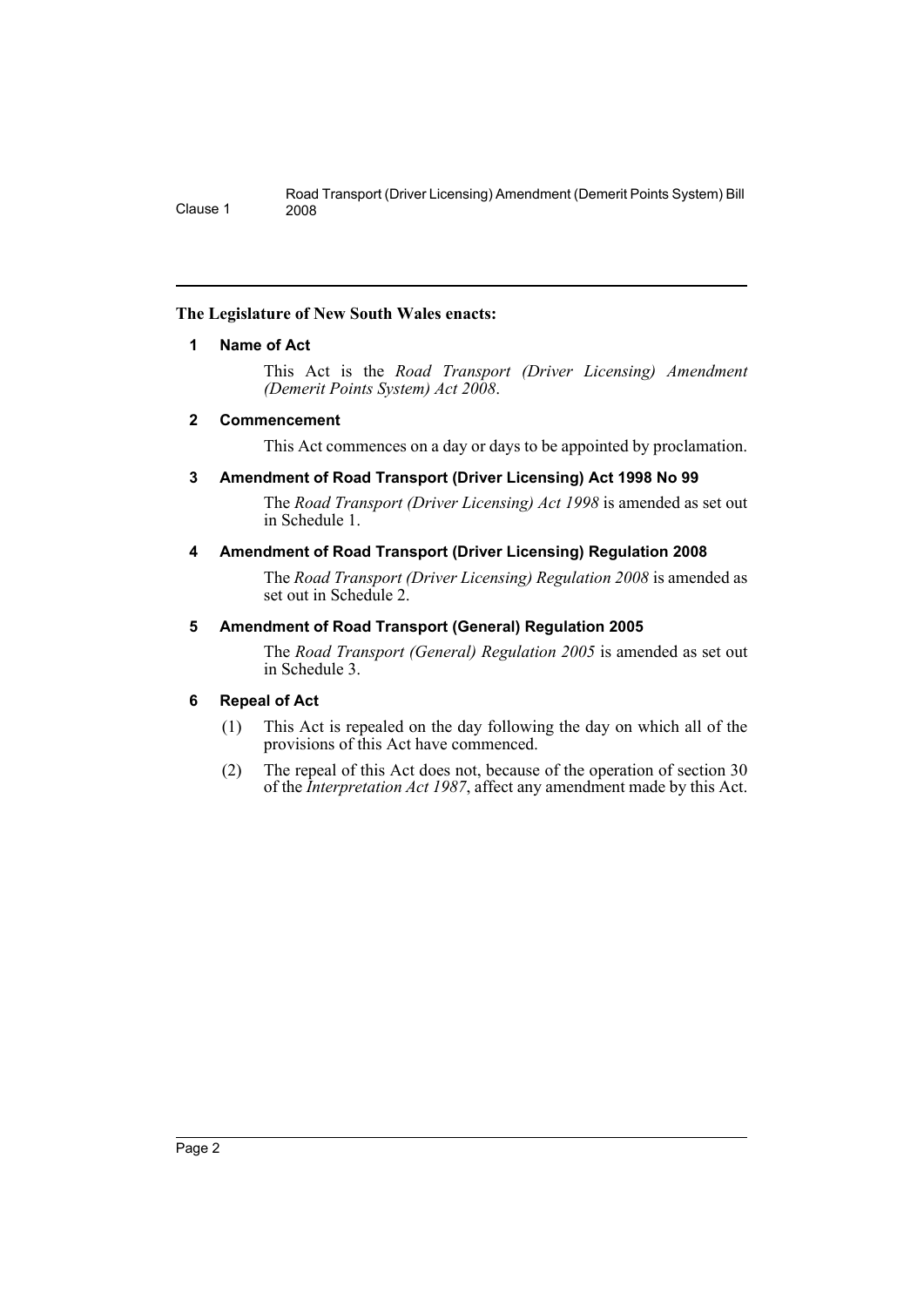Amendment of Road Transport (Driver Licensing) Act 1998 Schedule 1

# <span id="page-3-0"></span>**Schedule 1 Amendment of Road Transport (Driver Licensing) Act 1998**

(Section 3)

**[1] Part 2, Division 2, Subdivision 1, heading**

Insert before section 14:

## **Subdivision 1 Demerit points register and offences**

## **[2] Section 14 Demerit points register**

Omit section 14 (3) and (4). Insert instead:

(3) Demerit points incurred by a person for an offence for which demerit points may be incurred under this Act or the regulations are to be recorded in the demerit points register in respect of the day on which the offence was committed.

## **[3] Part 2, Division 2, Subdivision 2, heading**

Insert before section 16:

## **Subdivision 2 Consequences for unrestricted licence holders who incur demerit points**

## **[4] Section 16, heading**

Omit the heading. Insert instead "**Suspension of licence**".

**[5] Section 16 (1)**

Omit the subsection.

**[6] Section 16 (2)**

Omit "holder of a driver licence (not being a provisional or learner licence)". Insert instead "holder of an unrestricted driver licence".

**[7] Sections 16 (2) and 16A (1), notes**

Omit the notes.

## **[8] Section 16 (3) (b)**

Omit "section 14 (4)". Insert instead "sections 16AA (2)".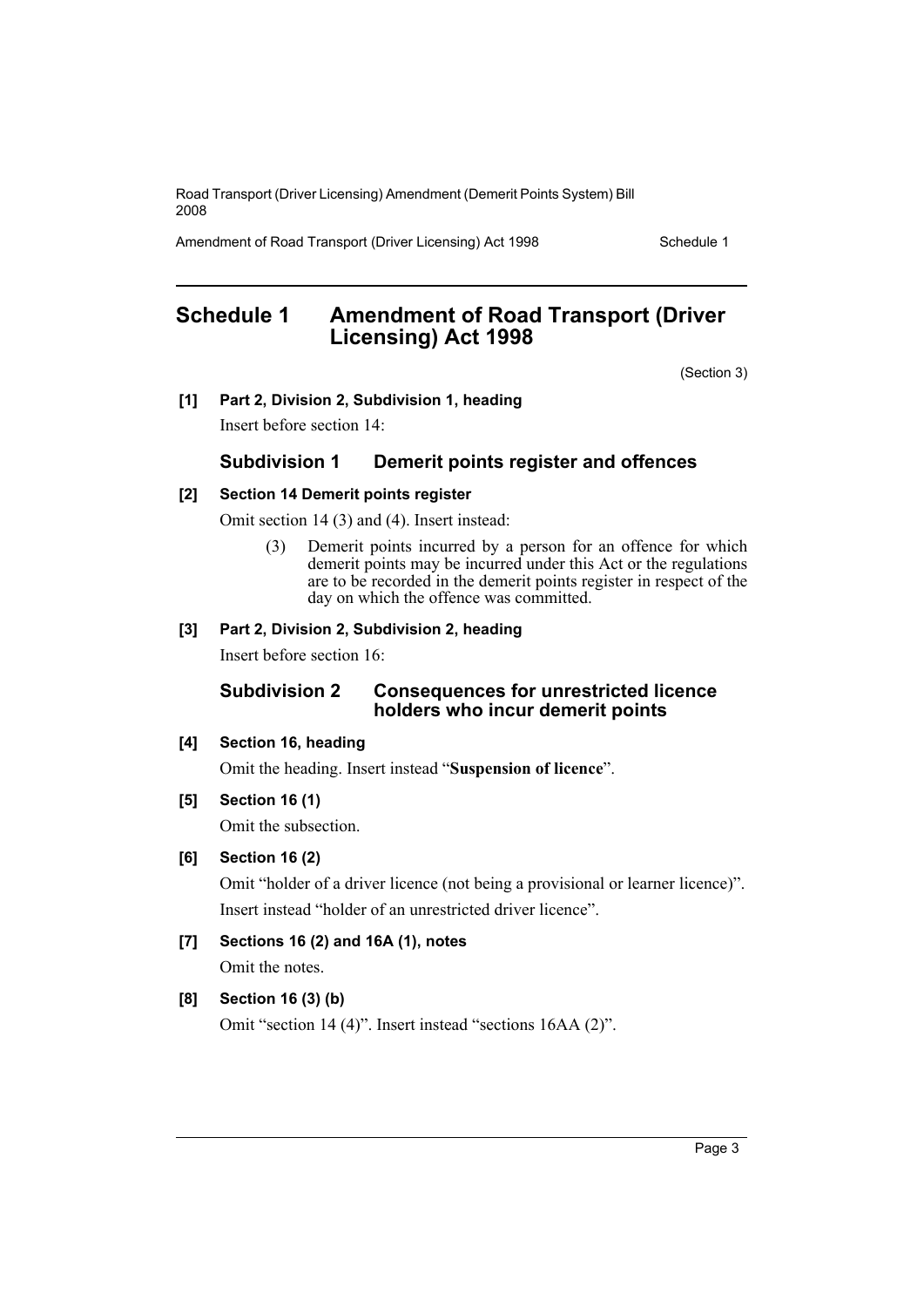Schedule 1 Amendment of Road Transport (Driver Licensing) Act 1998

## **[9] Section 16 (6)**

Omit "the person's driver licence is suspended for the period applicable under this section from".

Insert instead "all driver licences held by the person are suspended for the period applicable under this section on and from".

## **[10] Sections 16 (8) and 16A (5) (a) and (7)**

Omit "from" wherever occurring. Insert instead "on and from".

## **[11] Section 16 (9)**

Omit "the person's driver licence".

Insert instead "all driver licences held by the person".

## **[12] Section 16 (11)**

Insert "or section 16A (1)" after "subsection (2)".

## **[13] Section 16AA**

Insert before section 16A:

## **16AA Consequences in relation to licence applications**

- (1) Demerit points recorded against a person must be taken into account if the person subsequently obtains or applies for a driver licence within 3 years of the date of the offence for which the demerit points are incurred.
- (2) For the purposes of subsection (1), if a person applies for a driver licence (including for the renewal of a licence) having incurred 12 or more demerit points within a 3 year period ending on the day on which the applicant last committed an offence for which demerit points have been recorded against the applicant:
	- (a) the Authority may refuse the person's application and take action under section 16A, or
	- (b) the Authority may grant the licence and take action under section 16.

#### **[14] Section 16A, heading**

Omit the heading. Insert instead "**Licence ineligibility**".

#### **[15] Section 16A (8) (a)**

Omit "the person's driver licence". Insert instead "all driver licences held by the person".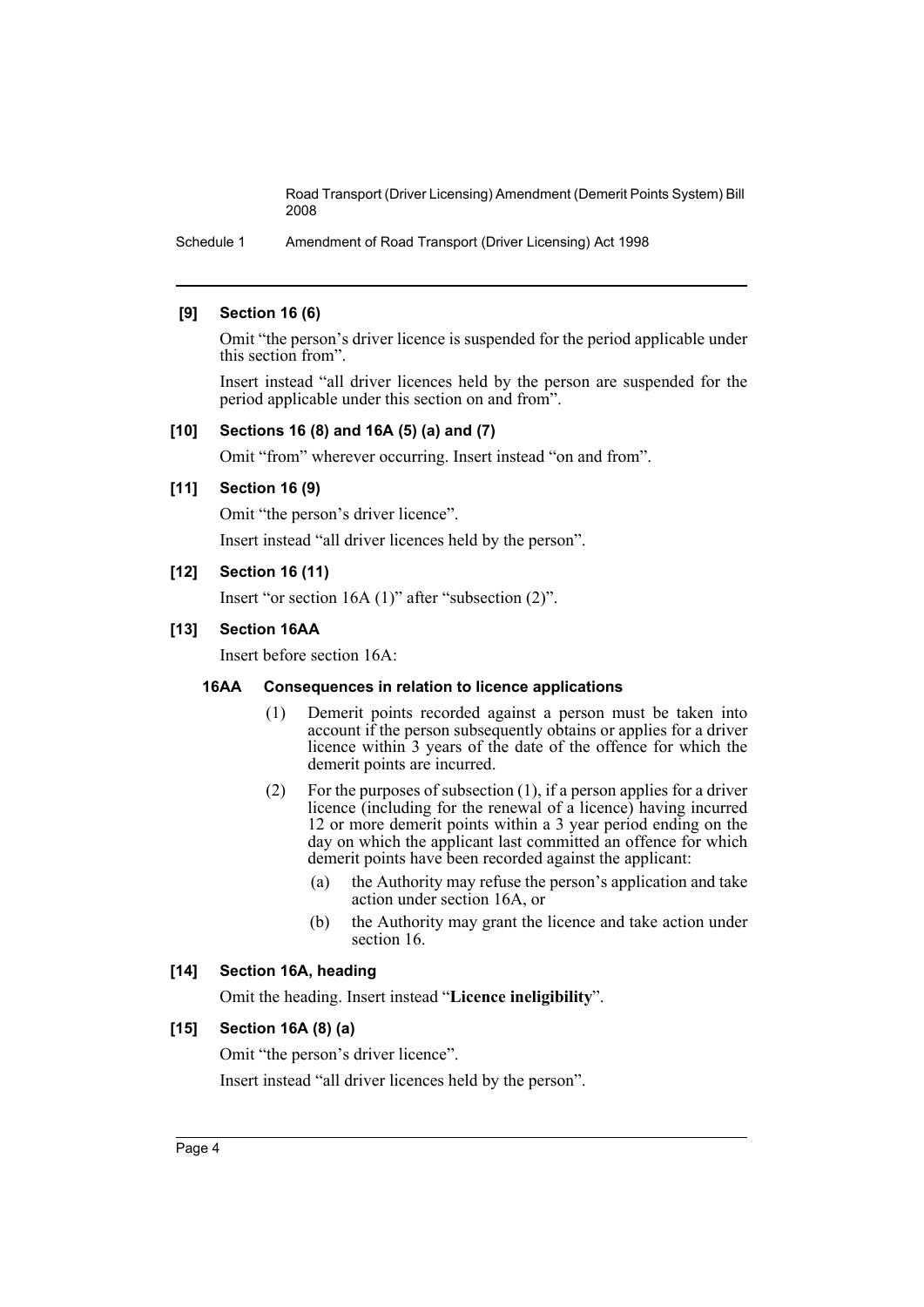Amendment of Road Transport (Driver Licensing) Act 1998 Schedule 1

## **[16] Section 16A (8) (b)**

Omit the paragraph. Insert instead:

(b) all driver licences held by the person are suspended for that period on and from the date specified in the notice.

## **[17] Section 16A (10)**

Omit the subsection. Insert instead:

- (10) Despite subsections (6) and (9), demerit points incurred by a person:
	- (a) after the person is served with a notice of licence ineligibility but before the licence ineligibility takes effect, or
	- (b) if the person makes an election in accordance with subsection (7), after the person is served with the notice of licence ineligibility and before the 12 months' period of good behaviour begins,

are not taken to be deleted under this section when the licence ineligibility takes effect or period of good behaviour begins and are to be taken into account for the purposes of subsection (1) or section 16 (2) from the end of the licence ineligibility or period of good behaviour.

## **[18] Section 16A (11)**

Omit "subsection (7) or (10)". Insert instead "subsection (6) or (9)".

## **[19] Part 2, Division 2, Subdivision 3**

Omit section 17. Insert instead:

## **Subdivision 3 Consequences for learner or provisional licence holders who incur demerit points**

## **17 Threshold number of demerit points for learner or provisional licence holders**

In this Subdivision, the *threshold number of demerit points* is:

- (a) for the holder of a learner licence or a provisional P1 licence, 4 or more demerit points, and
- (b) for the holder of a provisional P2 licence, 7 or more demerit points.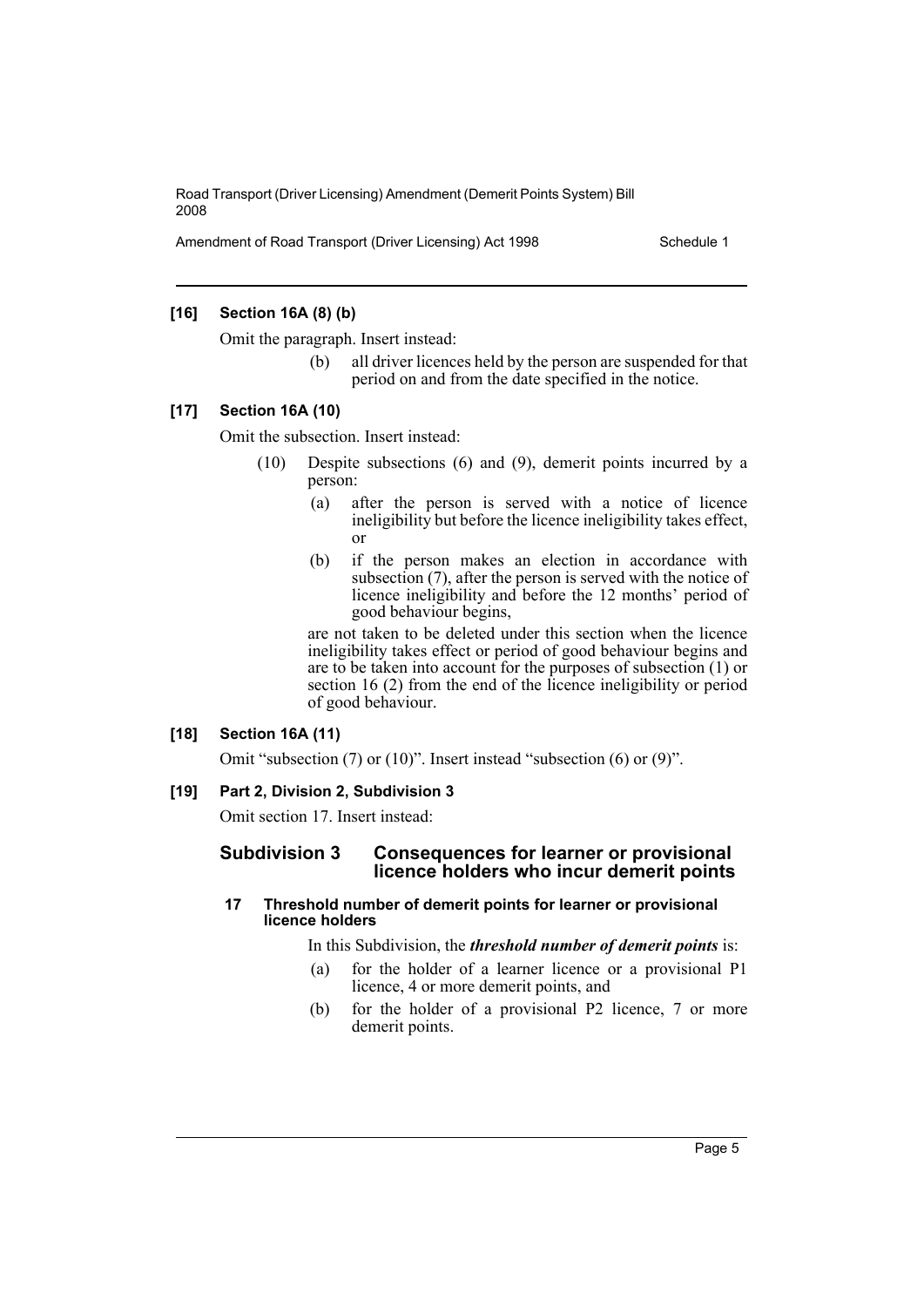Schedule 1 Amendment of Road Transport (Driver Licensing) Act 1998

#### **17A Consequences generally**

If the holder of a learner licence or a provisional licence incurs the threshold number of demerit points within the 3 year period ending on the day on which the person last committed an offence for which demerit points have been recorded against the person, the Authority may:

- (a) issue a notice of suspension or cancellation of licence under section 17B, or
- (b) if the person subsequently applies for a driver licence:
	- (i) refuse the application and issue a notice of licence ineligibility under section 17C, or
	- (ii) (if the driver licence applied for is a learner or provisional licence) grant the licence and issue a notice of suspension or cancellation of licence under section 17B.

#### **17B Suspension or cancellation of licence**

- (1) The Authority may give a notice of licence suspension or cancellation to the holder of a learner licence or a provisional licence who incurs the threshold number of demerit points within the 3 year period ending on the day on which the person last committed an offence for which demerit points have been recorded against the person.
- (2) A notice of licence suspension must specify the date on which the suspension is to take effect and any driver licence to which the notice applies, and must contain any other matters specified by the regulations. The date specified must not be earlier than 28 days after the notice is given.
- (3) If a person is served with a notice of licence suspension under this section, all driver licences held by the person in relation to which the threshold number of demerit points is the same or lower than the number of demerit points taken into account for the purposes of the notice, are suspended on and from the date, and for the period, specified in the notice.
- (4) On the commencement of a period of suspension, all demerit points recorded in the demerit points register against the person at the date of the notice, and taken into account for the purpose of the notice, are taken to be deleted.
- (5) Nothing in subsection (4) prevents the Authority from retaining records of deleted demerit points incurred by any person.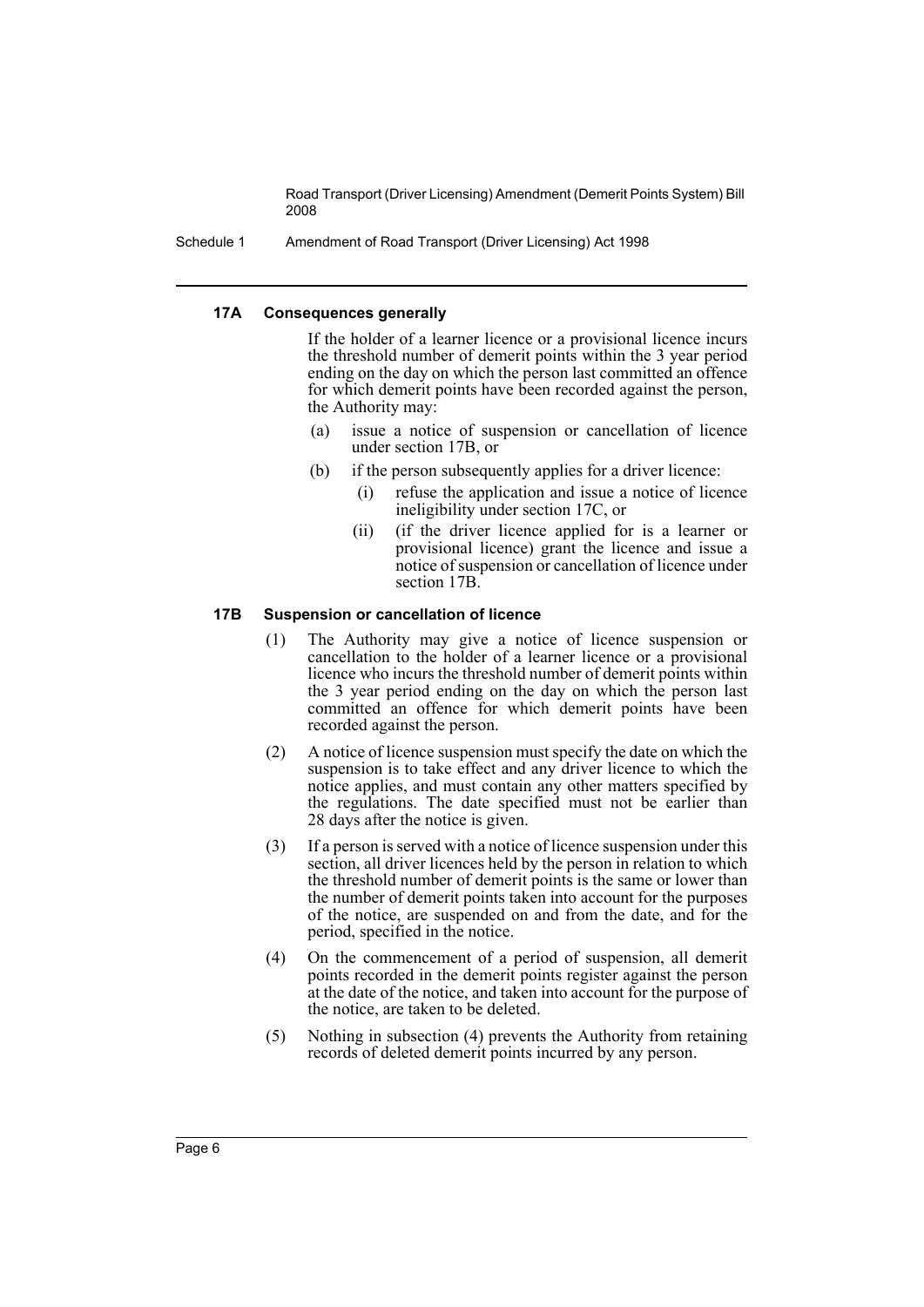Amendment of Road Transport (Driver Licensing) Act 1998 Schedule 1

- (6) The regulations may make provision for or with respect to the following matters:
	- (a) notices of cancellation to holders of learner licences or provisional licences who incur the threshold number of demerit points,
	- (b) the circumstances in which the Authority may issue a notice of cancellation to holders of learner licences or provisional licences who incur the threshold number of demerit points,
	- (c) prescribing the driver licences held by a person that may be cancelled as a consequence of incurring demerit points the subject of a notice of cancellation served on the person,
	- (d) the deletion of demerit points recorded in the demerit points register against a person on cancellation of the person's licence.

## **17C Licence ineligibility**

- (1) The Authority may give a notice of licence ineligibility to the applicant for a licence (including a provisional licence or learner licence) who incurs the threshold number of demerit points within the 3 year period ending on the day on which the person last committed an offence for which demerit points have been recorded against the person.
- (2) However, the Authority may not give a person both a notice of licence ineligibility and a notice of licence suspension or cancellation under section 17B in respect of the same 3 year period.
- (3) The notice of licence ineligibility must specify the date on which the ineligibility is to take effect (not being a date that is earlier than the date on which the notice is given), the period of ineligibility and any licence to which the notice applies, and must contain any other matters specified by the regulations. If the notice is delivered to the applicant personally, the specified date is taken to be the date on which it is so delivered unless the notice provides for a later date.
- (4) Except as provided by subsection (5), a person who has been served with a notice of licence ineligibility under this section is not entitled to apply for or be issued with any driver licence on and from the date, and for the period, specified in the notice.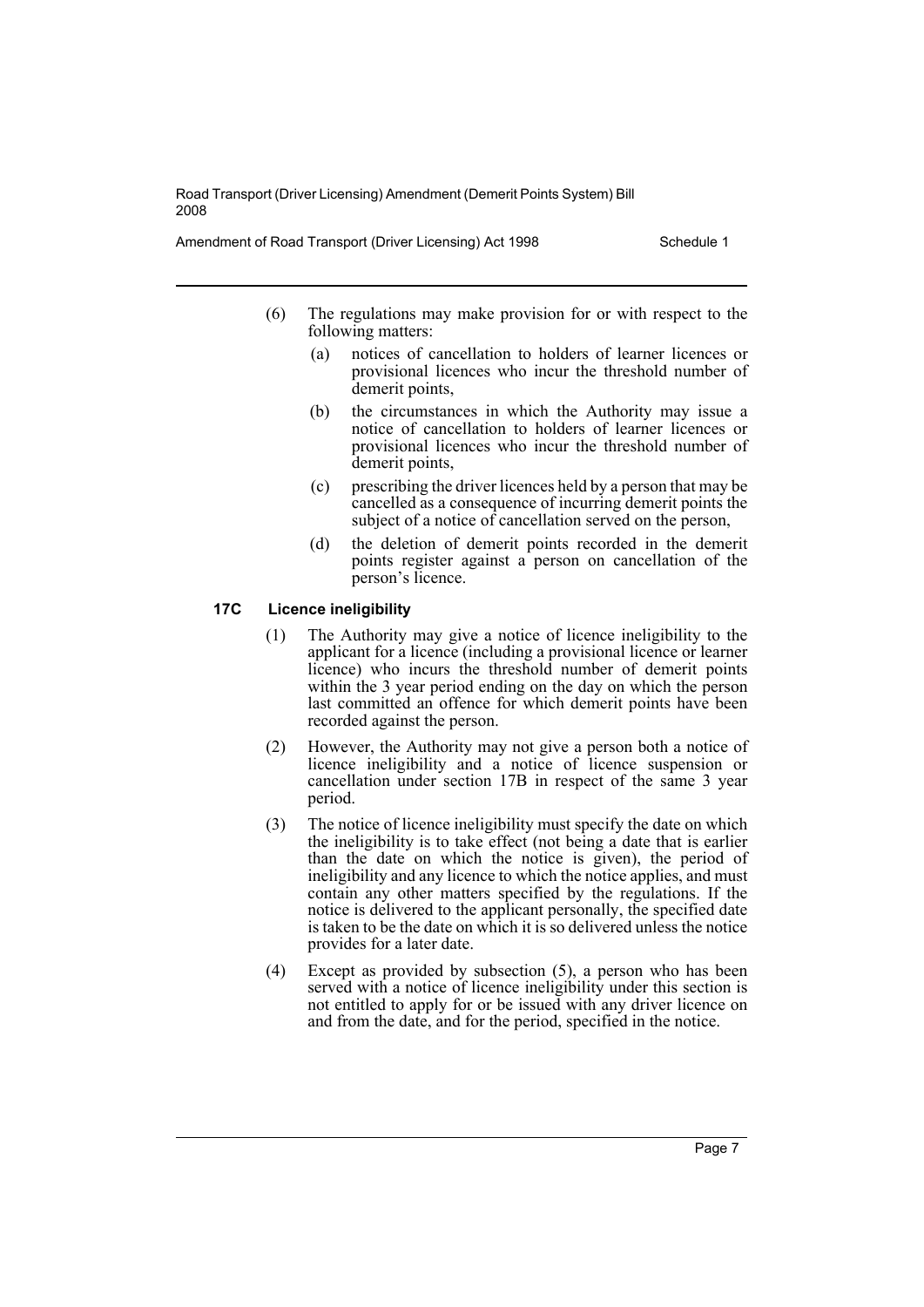Schedule 1 Amendment of Road Transport (Driver Licensing) Act 1998

- (5) Subsection (4) does not prevent a person served with a notice of licence ineligibility under this section who holds a driver licence of a licence class different from that the subject of the application in relation to which the notice is given, from applying for or being issued with:
	- (a) a renewal of that licence, or
	- (b) a higher grade of that class of licence.
- (6) On the commencement of an ineligibility period, all demerit points recorded in the demerit points register against the person at the date of the notice, and taken into account for the purpose of the notice, are taken to be deleted.
- (7) Nothing in subsection (6) prevents the Authority from retaining records of deleted demerit points incurred by any person.
- (8) In this section, a reference to a grade of driver licence is a reference to a learner licence, a provisional P1 licence, a provisional P2 licence or an unrestricted licence (ordered from lowest to highest).

#### **[20] Part 2, Division 2, Subdivision 4**

Insert before section 18:

## **Subdivision 4 General matters relating to demerit points**

#### **17D Determining demerit thresholds where combined licences**

- (1) If a person holds 2 classes of driver licence and a different threshold number of demerit points applies to each of those licences:
	- (a) demerit points incurred on the licence to which the higher threshold applies may be counted only towards the threshold applying to that licence, and
	- (b) demerit points incurred on the licence to which the lower threshold applies may be counted towards either threshold.
- (2) If a person holds 2 classes of driver licence and the same threshold number of demerit points applies to both of those licences, demerit points incurred on either licence may be counted towards the threshold.
- (3) If a person who makes an election in accordance with section 16 (8) or 16A (7) holds 2 classes of driver licence, demerit points incurred on either licence may be counted towards the threshold number of demerit points referred to in section 16 (9) or 16A (8), respectively.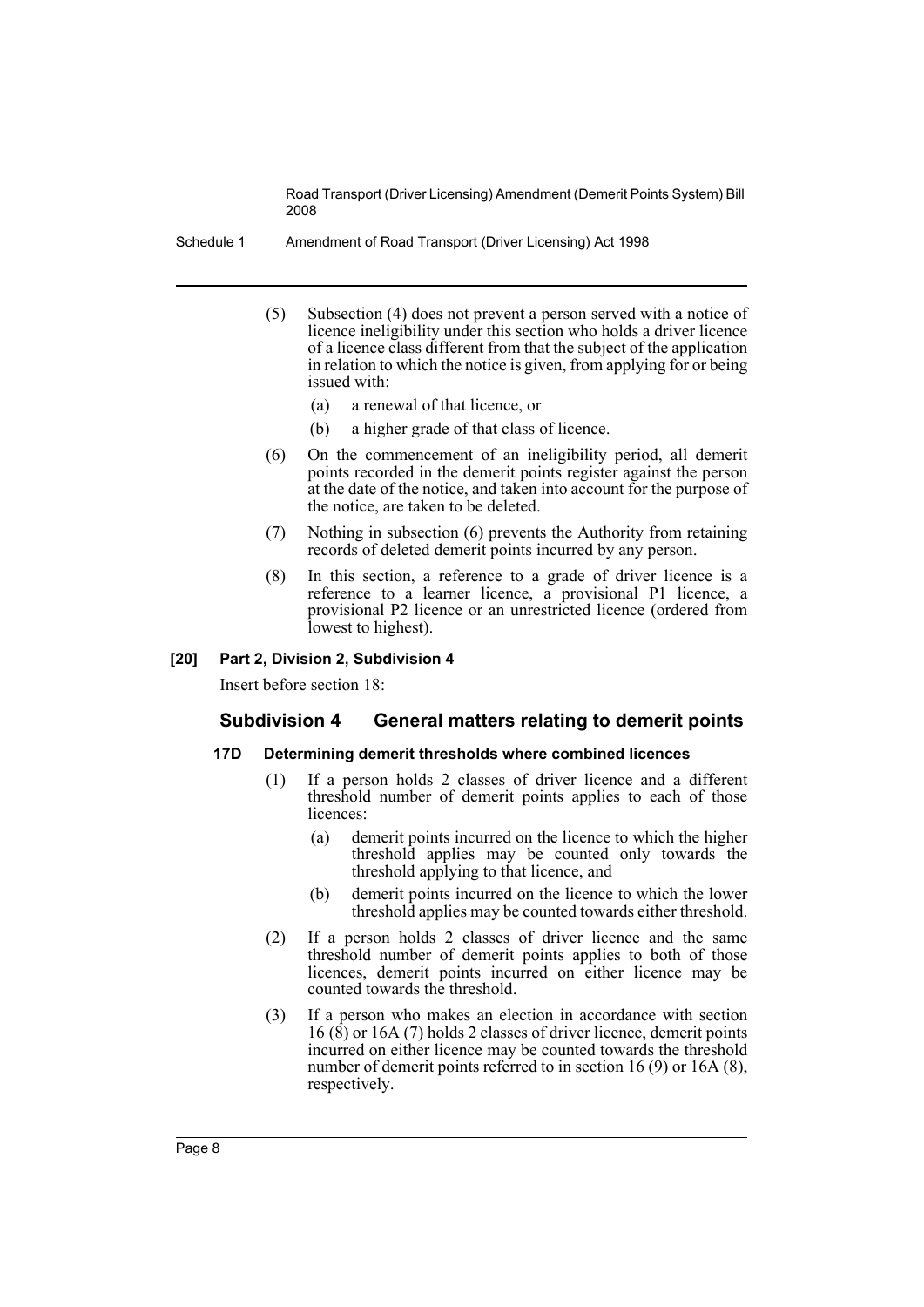Amendment of Road Transport (Driver Licensing) Act 1998 Schedule 1

- (4) For the purposes of subsections (1) and (2), the threshold number of demerit points applying to a licence is:
	- (a) for an unrestricted licence, the threshold of 12 or more demerit points applying to the holder of an unrestricted licence under Subdivision 2, and
	- (b) for a learner, provisional P1 or provisional P2 licence, the threshold applying to the holders of those licences under Subdivision 3.

## **[21] Section 18, heading**

Omit the heading. Insert instead "**Demerit point penalties**".

## **[22] Section 18 (1)**

Omit "section 16". Insert instead "section 16 or 17B".

#### **[23] Section 33 Cancellation or suspension of driver licence by Authority**

Omit section 33 (1) (a) and (b). Insert instead:

- (a) the holder pays the whole or any part of the penalty specified in a penalty notice issued to the holder in respect of the offence, or
- (b) the holder has not paid the penalty specified in the penalty notice issued to the holder in respect of the offence and has not elected to have the matter dealt with by a court, and the time for the holder to have the matter so dealt with has lapsed.

## **[24] Section 33A Effect of expiry of driver licence during suspension period** Omit "section 16, 16A".

Insert instead "the regulations or section 16, 16A, 17B".

#### **[25] Schedule 3 Savings, transitional and other provisions**

Insert at the end of clause 1 (1):

*Road Transport (Driver Licensing) Amendment (Demerit Points System) Act 2008*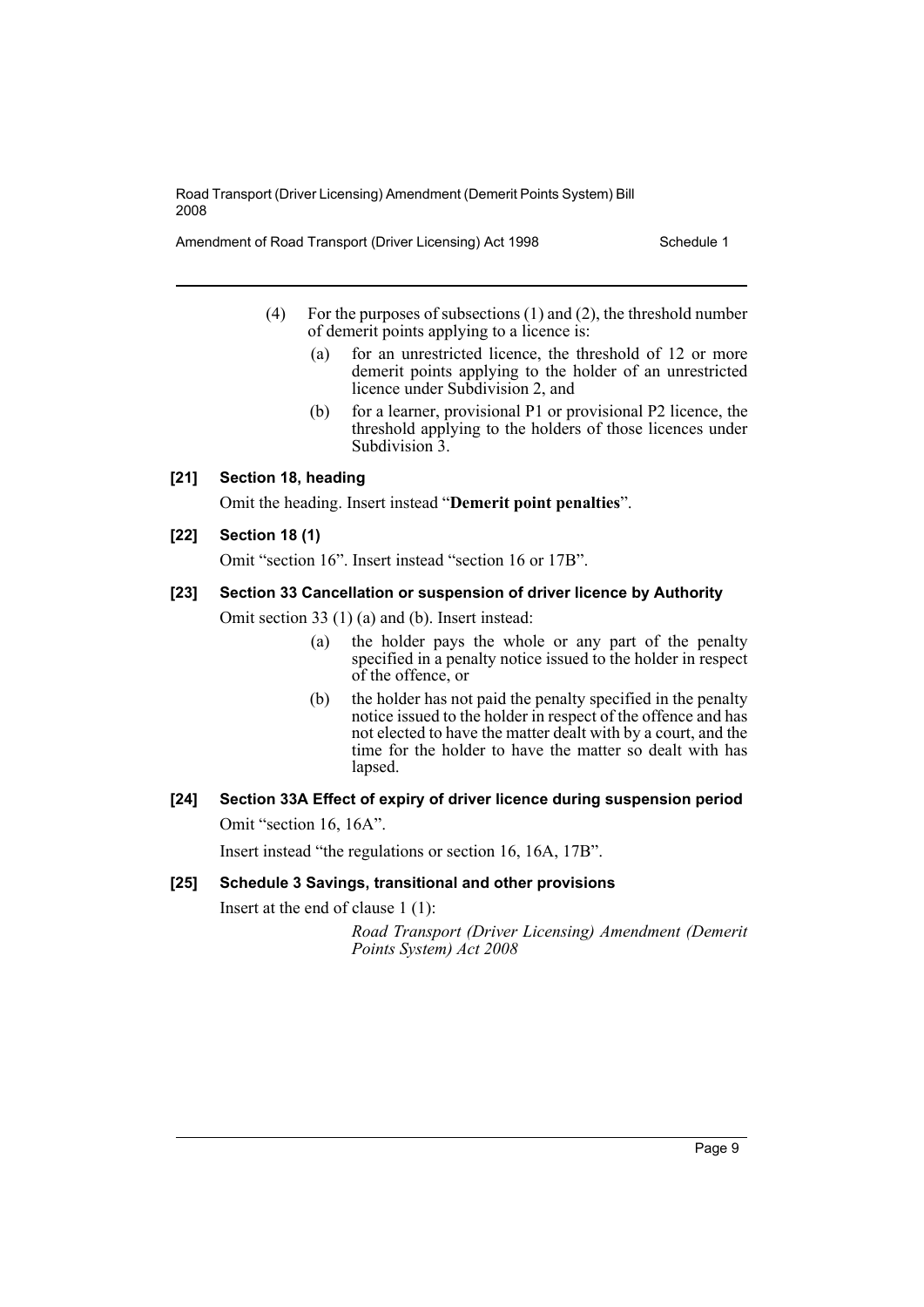Schedule 1 Amendment of Road Transport (Driver Licensing) Act 1998

## **[26] Schedule 3, Part 5**

Insert at the end of Schedule 3:

## **Part 5 Provisions consequent on enactment of Road Transport (Driver Licensing) Amendment (Demerit Points System) Act 2008**

## **13 Interpretation**

- (1) In this Part: *amending Act* means the *Road Transport (Driver Licensing) Amendment (Demerit Points System) Act 2008*.
- (2) In this Part, a reference to an old provision is a reference to that provision as in force before its amendment or substitution by the amending Act and a reference to a new provision is a reference to that provision as amended, substituted or inserted by the amending Act.

## **14 Existing suspensions**

A notice of suspension given under old section 17 and in force immediately before the commencement of new section 17B is taken to be a notice of suspension given under new section 17B.

## **15 Demerit points incurred for offences already committed**

Demerit points incurred by the holder of a provisional licence for offences committed before the commencement of new Subdivision 3 of Division 2 of Part 2, and not taken into account for the purposes of old section 16, 16A or 17 before that commencement, may be taken into account for the purposes of new section 16, 16A or 17B but not new section 17C.

## **16 Validation**

Anything done or omitted to be done before the commencement of the amendments made by Schedule 1 [9]–[12] and [15]–[17] and [20] to the amending Act that would have been valid had those amendments been in force when it was done or omitted to be done is validated.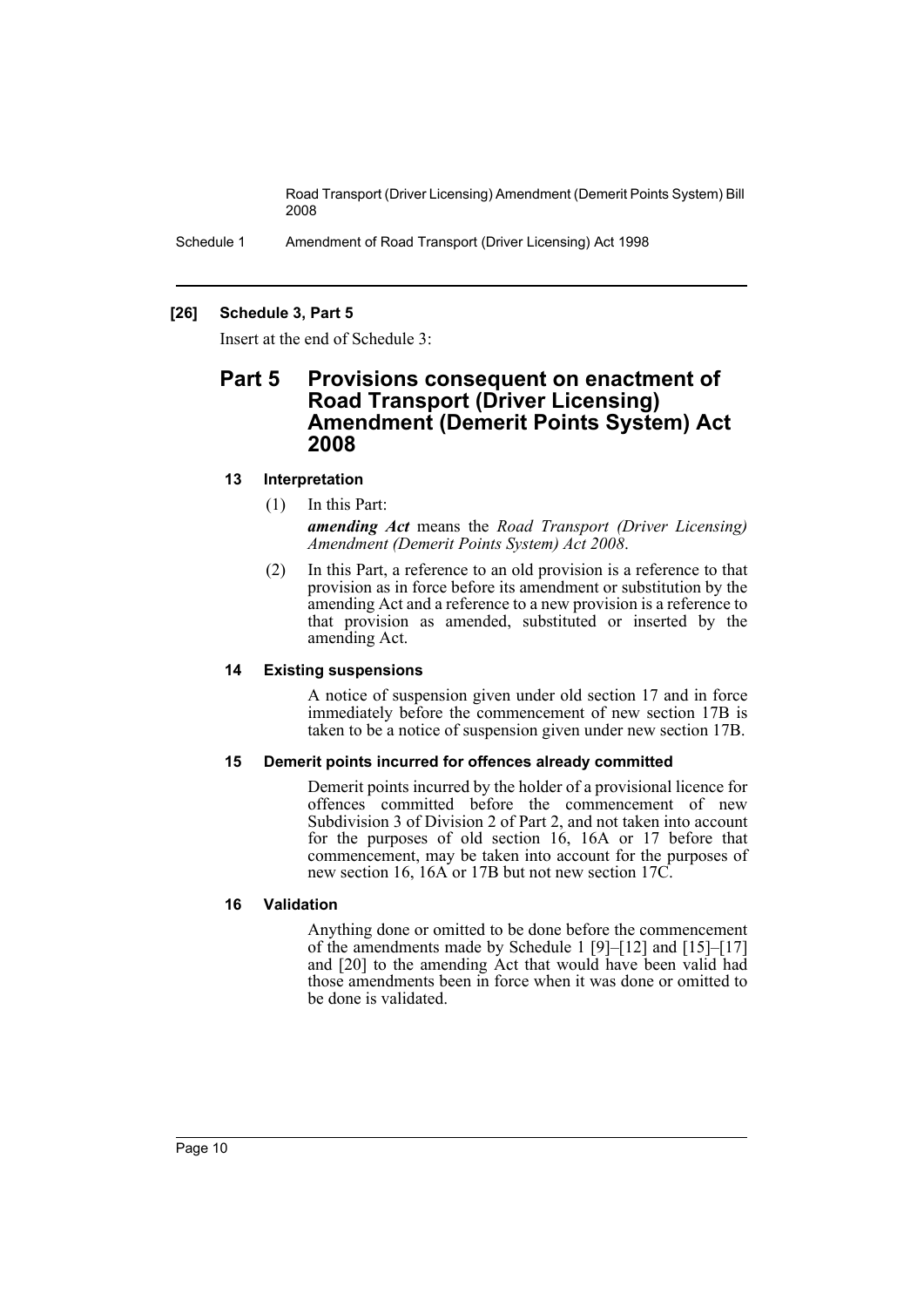Amendment of Road Transport (Driver Licensing) Act 1998 Schedule 1

## **[27] Dictionary**

Insert in alphabetical order:

## *provisional P1 licence* means:

- (a) a provisional licence issued in accordance with clause 20 (1) of the *Road Transport (Driver Licensing) Regulation 2008*, or
- (b) any class of licence prescribed by the regulations under this Act that replaces any such licence.

## *provisional P2 licence* means:

- (a) a provisional licence issued in accordance with clause 27 (1) of the *Road Transport (Driver Licensing) Regulation 2008*, or
- (b) any class of licence prescribed by the regulations under this Act that replaces any such licence.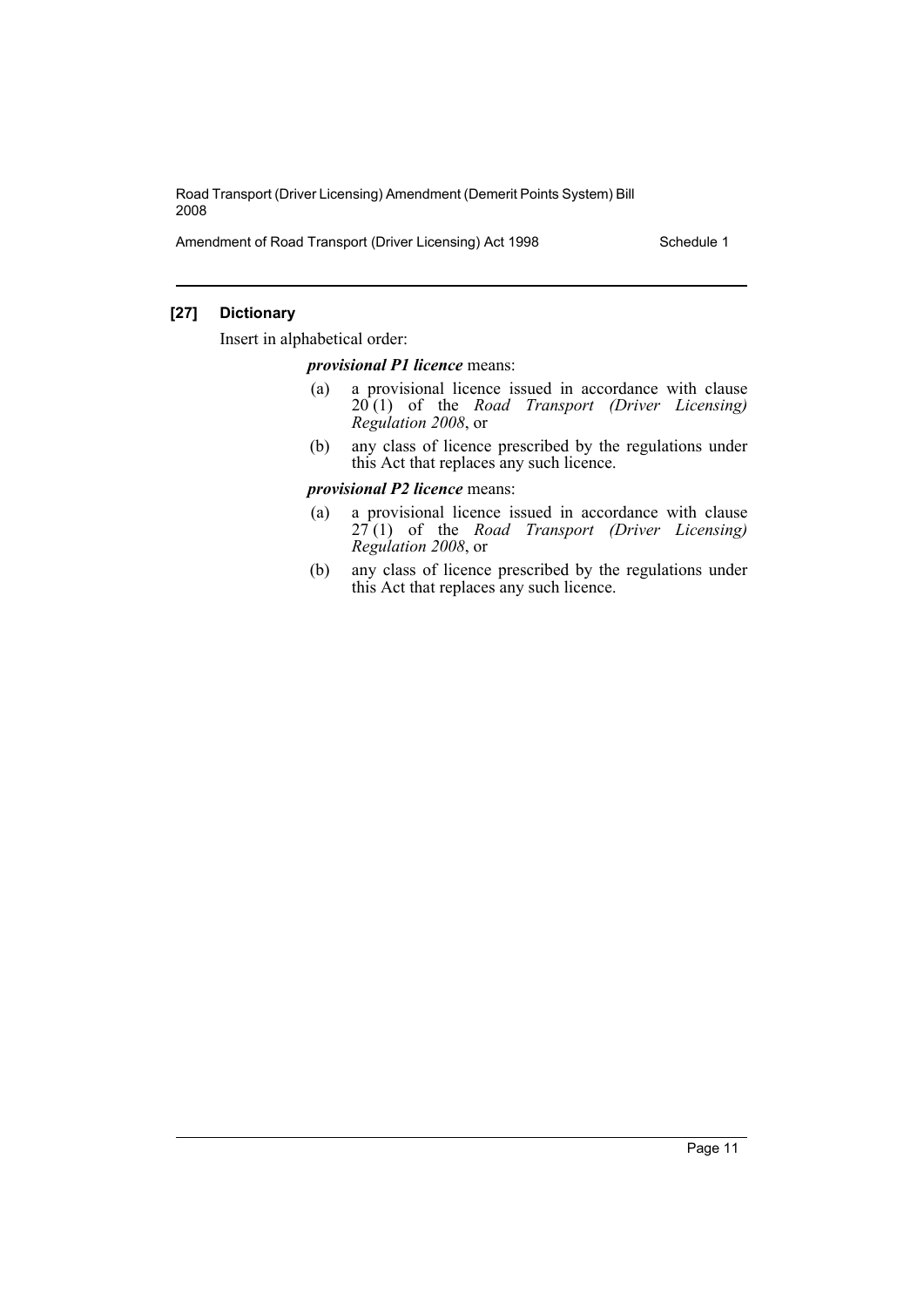Schedule 2 Road Transport (Driver Licensing) Regulation 2008

## <span id="page-12-0"></span>**Schedule 2 Road Transport (Driver Licensing) Regulation 2008**

(Section 4)

**[1] Clause 25 Demerit points and speeding offences—eligibility for provisional P2 or unrestricted licence**

Omit clause 25 (a).

**[2] Clause 30 Demerit points and speeding offences—eligibility for unrestricted licence**

Omit clause 30 (a).

#### **[3] Clause 42 Suspended or disqualified persons not eligible**

Insert after clause 42 (1):

- (1A) Despite subclause (1), a person who is issued a notice of licence suspension under Division 2 of Part 2 of the Act is not eligible to apply for a driver licence on and from the date the notice is issued until:
	- (a) if the notice is issued under section 16 (2) of the Act and the person elects to be of good behaviour under section  $16$  ( $\hat{8}$ ) of the Act, the time that the person so elects, or
	- (b) if the person makes no such election or the notice is issued under section 16 (9), 16A (8) or 17B (1) of the Act, the end of the licence suspension.

## **[4] Clause 42 (4) and (5)**

Omit the subclauses. Insert instead:

(4) A person whose licence is suspended under section 16, 16A or 17B of the Act and who (before the expiration of the period of licence suspension) is subsequently disqualified from driving, remains ineligible to apply for a driver licence, after the period of disqualification ends, for a further period equivalent to the unexpired portion of the period of licence suspension.

## **[5] Clause 54 Application for surrender of driver licence**

Omit "17 or" wherever occurring in clause 54 (3) (b) and (c). Insert instead "17B or".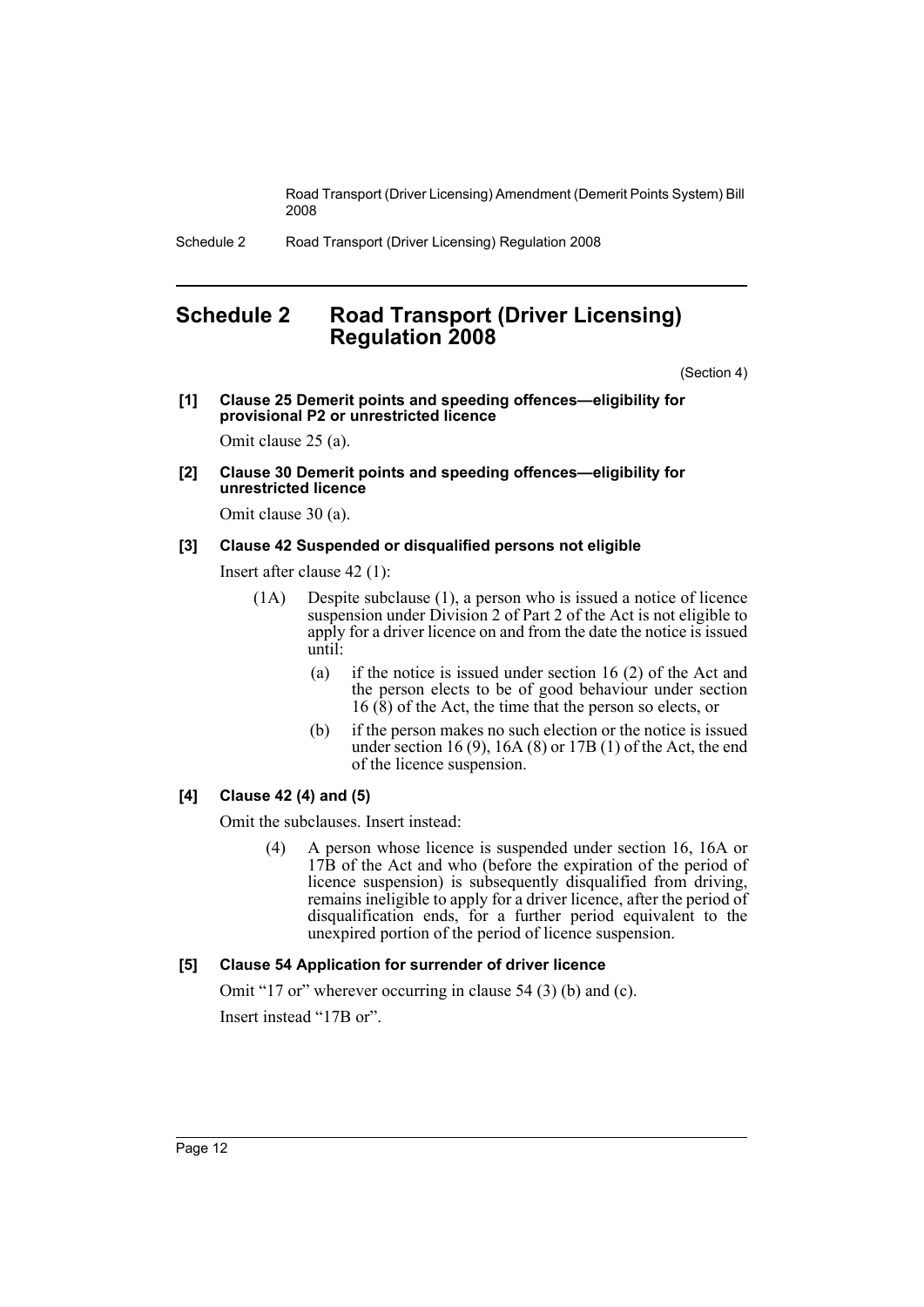Road Transport (Driver Licensing) Regulation 2008 Schedule 2

## **[6] Schedule 1 National schedule of demerit point offences**

Insert "learner licence or" before "provisional P1 licence" wherever occurring in Column 2 in the matter relating to Rule 20 of the *Road Rules 2008*, being Rule 20 (except in a school zone or where the applicable speed limit is specified by rule  $24-1$ ,  $24-2$ ,  $24-3$  or  $24-4$ ) and Rule  $20$  (in school zone, except where the applicable speed limit is specified by rule 24–1, 24–2, 24–3 or  $24-4$ ).

## **[7] Schedule 2 Additional demerit point offences**

Insert "(1)," after "rule 24–1" wherever occurring in Column 1 in the matter relating to Rule 20 of the *Road Rules 2008*, being Rule 20 (where the applicable speed limit is specified by rule  $24-1$  (2) or (3), except in a school zone) and Rule 20 (in a school zone where the applicable speed limit is specified by rule  $24-1$  (2) or (3)).

## **[8] Schedule 2**

Omit "speed limit for provisional driver:" wherever occurring in Column 2 in the matter relating to Rule 20 of the *Road Rules 2008*, being Rule 20 (where the applicable speed limit is specified by rule  $24-1$  (2) or (3), except in a school zone) and Rule 20 (in a school zone where the applicable speed limit is specified by rule  $24-1$  (2) or (3)).

Insert instead "speed limit for learner or provisional driver:".

## **[9] Schedule 2**

Omit "otherwise than by the holder of a provisional P1 licence" wherever occurring in Column 2 in the matter relating to Rule 20 of the *Road Rules 2008*, being Rule 20 (where the applicable speed limit is specified by rule 24–1 (2) or (3), except in a school zone) and Rule 20 (in a school zone where the applicable speed limit is specified by rule  $24-1$  (2) or (3)).

Insert instead "in the case of the holder of a provisional P2 licence".

## **[10] Schedule 2**

Omit "in the case of the holder of a provisional P1 licence" wherever occurring in Column 2 in the matter relating to Rule 20 of the *Road Rules 2008*, being Rule 20 (where the applicable speed limit is specified by rule  $24-1$  (2) or (3), except in a school zone) and Rule 20 (in a school zone where the applicable speed limit is specified by rule  $24-1$  (2) or (3)).

Insert instead "in the case of the holder of a learner licence or provisional P1 licence".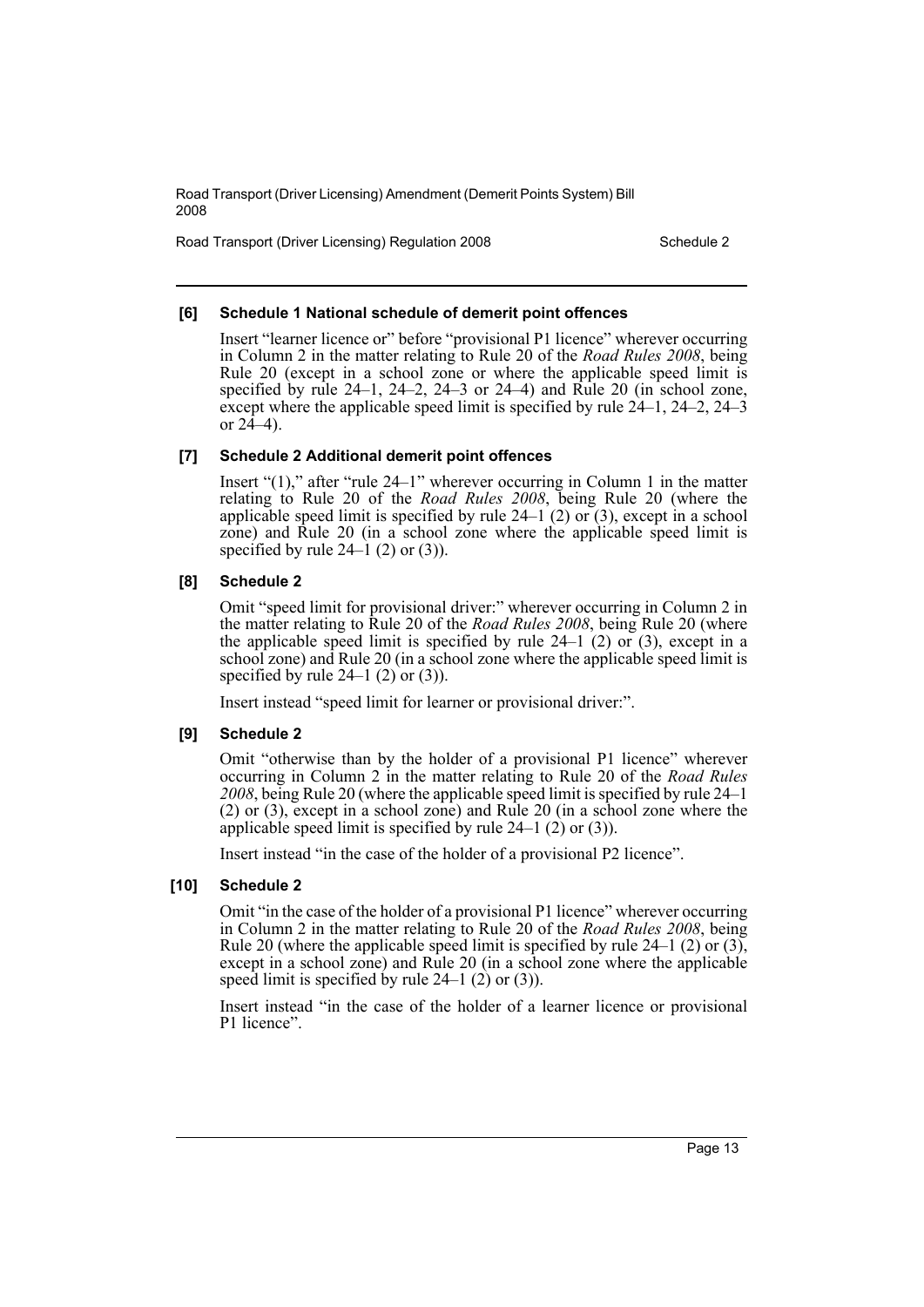Schedule 2 Road Transport (Driver Licensing) Regulation 2008

## **[11] Schedule 2**

Insert "learner licence or" before "provisional P1 licence" wherever occurring in Column 2 in the matter relating to Rule 20 of the *Road Rules 2008*, being Rule 20 (where the applicable speed limit is specified by rule 24–3).